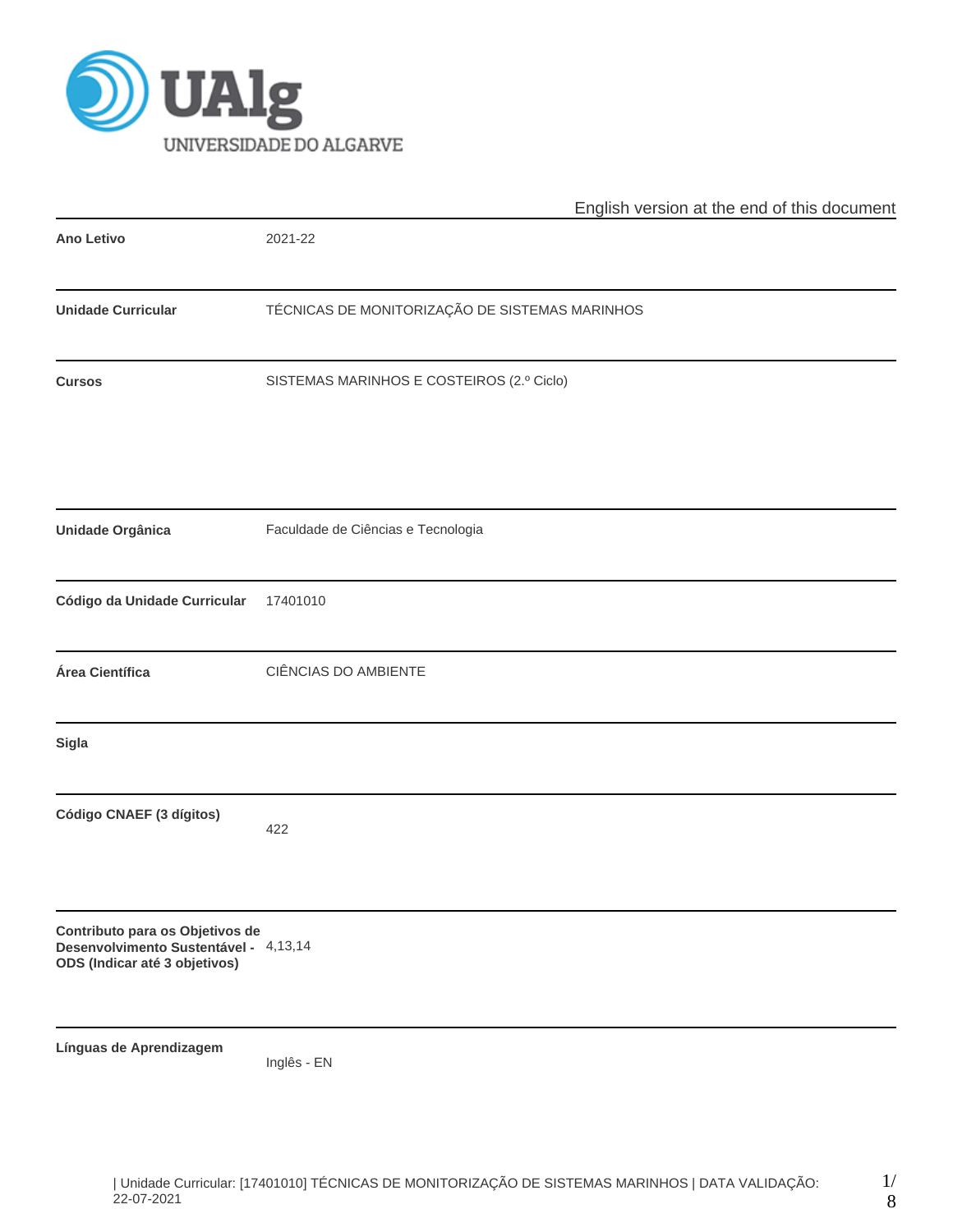

**Modalidade de ensino**

Presencial

**Docente Responsável** Alexandra Maria Francisco Cravo

| <b>DOCENTE</b>                  | <b>TIPO DE AULA</b> | <b>TURMAS</b>           | <b>TOTAL HORAS DE CONTACTO (*)</b> |  |  |
|---------------------------------|---------------------|-------------------------|------------------------------------|--|--|
| Alexandra Maria Francisco Cravo | ∴ ום ּי∩ד           | $T1 \cdot P11 \cdot C1$ | 15T: 4PL:                          |  |  |

\* Para turmas lecionadas conjuntamente, apenas é contabilizada a carga horária de uma delas.

| <b>ANO</b> | <b>PERIODO DE FUNCIONAMENTO*</b> | <b>HORAS DE CONTACTO</b> | <b>HORAS TOTAIS DE TRABALHO</b> | <b>ECTS</b> |
|------------|----------------------------------|--------------------------|---------------------------------|-------------|
|            | ا ب                              | 15T; 4PL; 4TC            | 78                              |             |

\* A-Anual;S-Semestral;Q-Quadrimestral;T-Trimestral

# **Precedências**

Sem precedências

# **Conhecimentos Prévios recomendados**

Não aplicável

# **Objetivos de aprendizagem (conhecimentos, aptidões e competências)**

O objetivo desta UC é fornecer ao aluno conhecimentos fundamentais de Tecnologias de Monitorização de Sistemas Marinhos e de delineamento e execução de programas de monitorização do ambiente marinho, enquadrando a legislação em vigor para avaliação do ambiente marinho. O aluno deverá entender os aspetos mais importantes a ter em consideração num programa de monitorização. O aluno deverá ser capaz de delinear um programa de monitorização face a diferentes ambientes marinhos. Deverá conhecer as tecnologias e ferramentas, equipamentos/instrumentação tradicionais bem como as mais recentes e as novas abordagens/desafios usados em monitorização marinha. O aluno deverá conhecer alguns projectos e casos de estudo em curso em diferentes sistemas marinhos. Será importante que entenda a importância do uso de biomarcadores para monitorização ambiental e avaliação de risco. O aluno deverá adquirir competências para discutir e interpretar dados obtidos em programas de monitorização.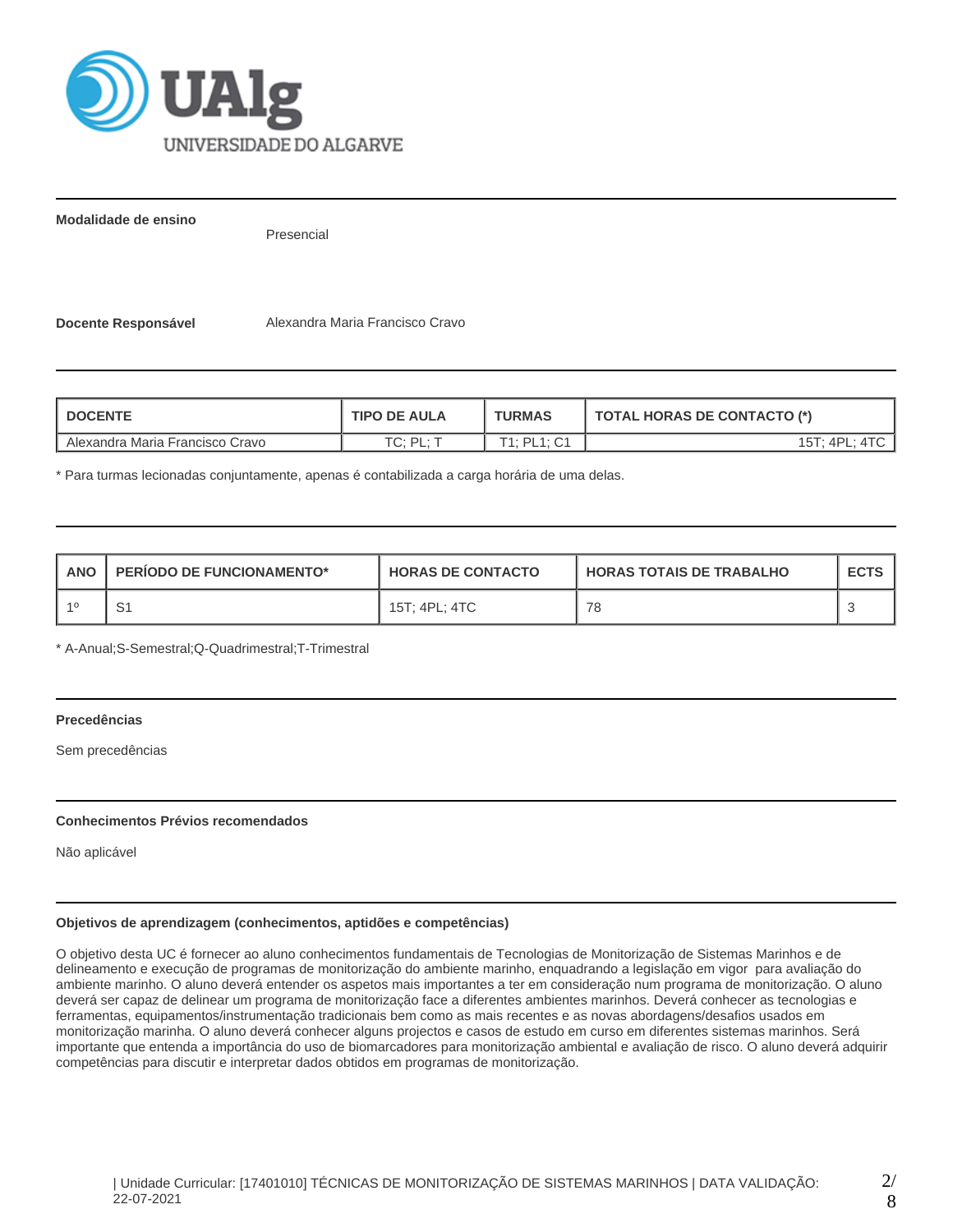

#### **Conteúdos programáticos**

1. Enquadramento legislativo: A Directiva Quadro da Água (DQA) e da Estratégia Marinha (DQEM), as Convenções OSPAR e sua implicação para avaliação da qualidade marinha. Quadro de acção comunitária no domínio da política da água. Conceitos, objetivos, requisitos e fases de implementação da DQA/DQME.

2. Fases e Delineamento de programas de monitorização para avaliação da qualidade dos sistemas marinhos.

- 3. Instrumentação, Equipamentos e Sensores em Química Marinha.
- 4. Métodos de Amostragem: tradicionais e amostradores passivos.
- 5. Aspetos relevantes de programas de monitorização marinhos: projetos e casos de estudo em curso.

6. Desafios para o uso de biomarcadores para monitorização ambiental e avaliação de risco. Exemplos e aplicações em programas de monitorização.

7. Dicussão e interpretação de dados de programas de monitorização.

# **Metodologias de ensino (avaliação incluída)**

A UC inclui: (i) aulas teóricas (15 h), predominantemente expositivas, com períodos para interação com os alunos, em sala equipada com videoprojector; (ii) sessões práticas laboratoriais (4h) e (iii) trabalho de campo (4 h) onde haverá contato com equipamento e sensores importantes em programas de monitorização marinha/ambiental. O material de apoio ao estudo é disponibilizado, semanalmente, na tutoria electrónica. As referências bibliográficas mais importantes são recomendadas no 1º dia de aulas e também disponibilizadas na tutoria eletrónica.

A avaliação da UC inclui 1 um exame final (75%) e a entrega obrigatória e apresentação sobre um programa de monitorização escolhido pelo aluno (25%). O exame é escrito e inclui a componente teórico (80%) e prático/saída de campo (20%). Só é permitida uma falta nas aulas práticas.

Em situações excepcionais, poderão ser arranjadas alternativas às regras de avaliação descritas anteriormente.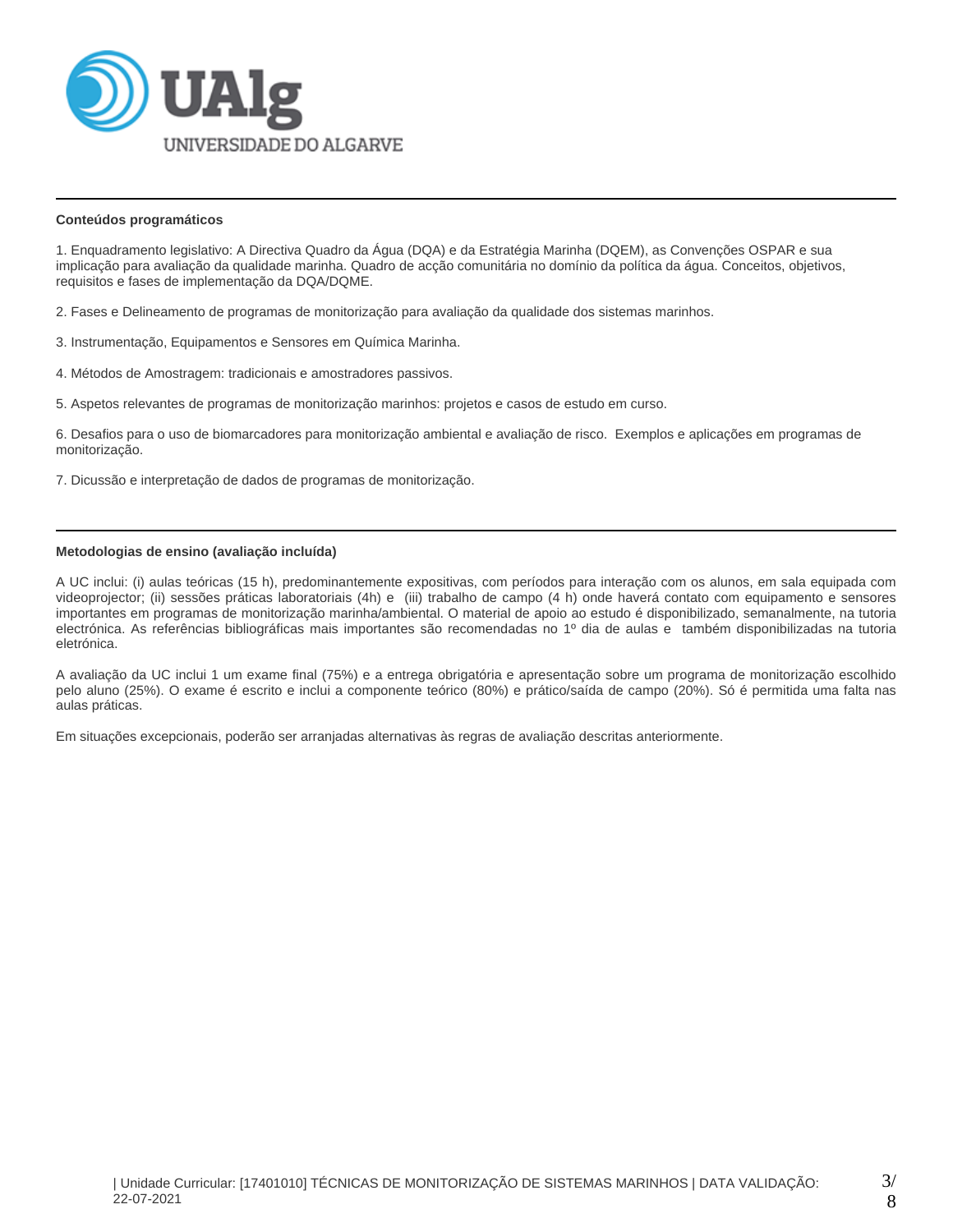

# **Bibliografia principal**

Water Framework Directive Directive 2000/60/EC

Marine Strategy Framework Directive. Directive 2008/56/EC

OSPAR, 2008. Co-ordinated Environmental Monitoring Programme Assessment Manual for contaminants in sediment and biota ISBN 978-1-906840-20-4. Publication Number No. 379/2008

OSPAR, 2013. Background document and technical annexes for biological effects monitoring, Update 2013. Monitoring & Assessment.

OSPAR Joint Assessment and Monitoring Programme (JAMP) 2014 - 2021. (Agreement 2014-02).

CEMP guidelinesfor coordinated monitoring for hazardous substances (OSPAR Agreement 2016-04).

Varney, M.S., 2000. Chemical sensors in Oceanography, 1st edition. Gordon & Breach Science Publishers, Amsterdam.

Pinet, P. R. 2013. Invitation to Oceanography, Jones & Bartlett Learning.

List of scientific papers and reports relevant for monitoring programs, sampling techlology and chemical sensors to be provided to the students, in the electronic tuition website.

# **https://www.ospar.org/**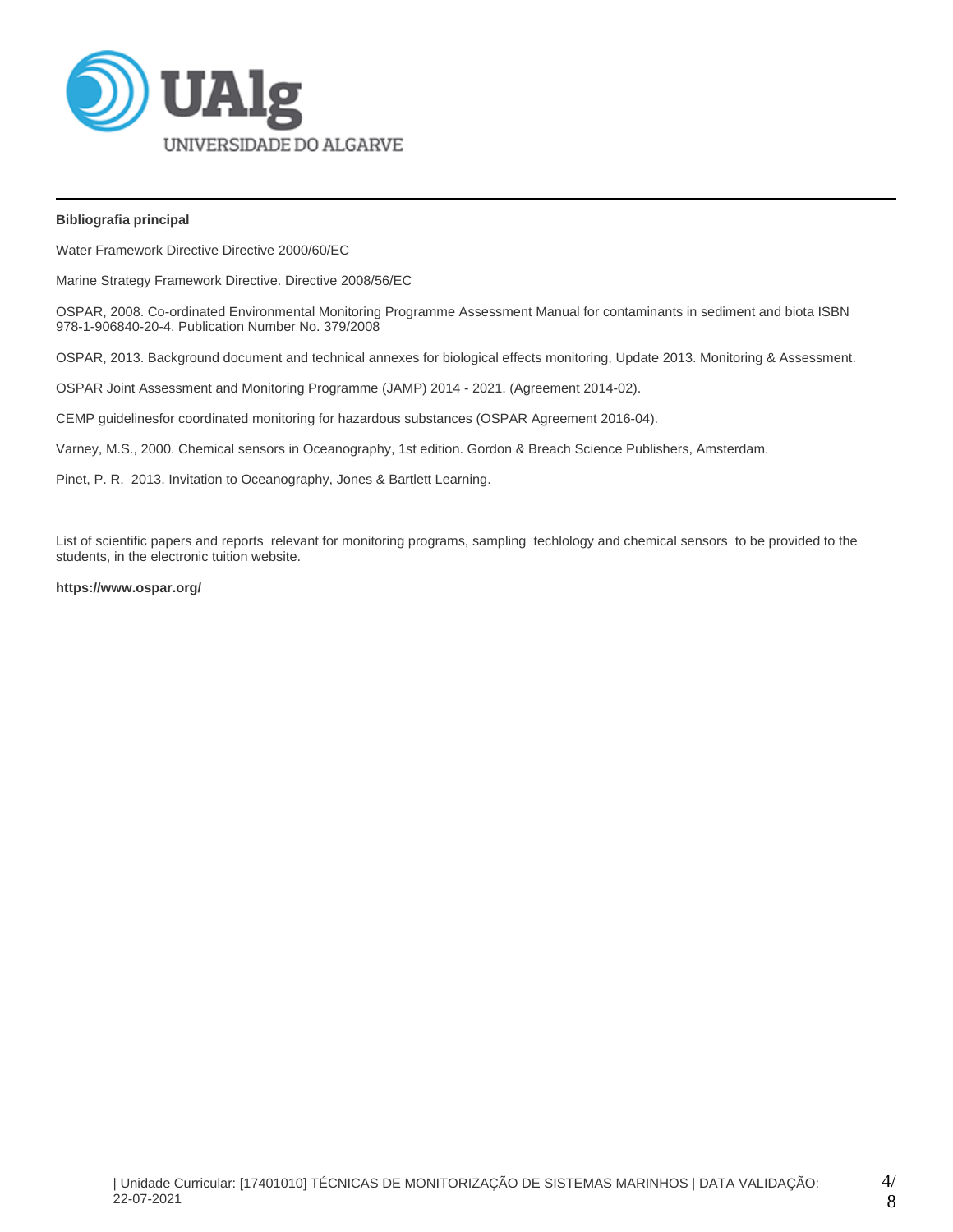

| <b>Academic Year</b>                                                                                   | 2021-22                                     |
|--------------------------------------------------------------------------------------------------------|---------------------------------------------|
| <b>Course unit</b>                                                                                     | MONITORING OF MARINE SYSTEMS                |
| <b>Courses</b>                                                                                         | MARINE AND COASTAL SYSTEMS<br>Common Branch |
| <b>Faculty / School</b>                                                                                | FACULTY OF SCIENCES AND TECHNOLOGY          |
| <b>Main Scientific Area</b>                                                                            |                                             |
| Acronym                                                                                                |                                             |
| <b>CNAEF</b> code (3 digits)                                                                           | 422                                         |
| <b>Contribution to Sustainable</b><br><b>Development Goals - SGD</b><br>(Designate up to 3 objectives) | 4, 13, 14                                   |
| Language of instruction                                                                                | English - EN                                |
| <b>Teaching/Learning modality</b>                                                                      | Presential                                  |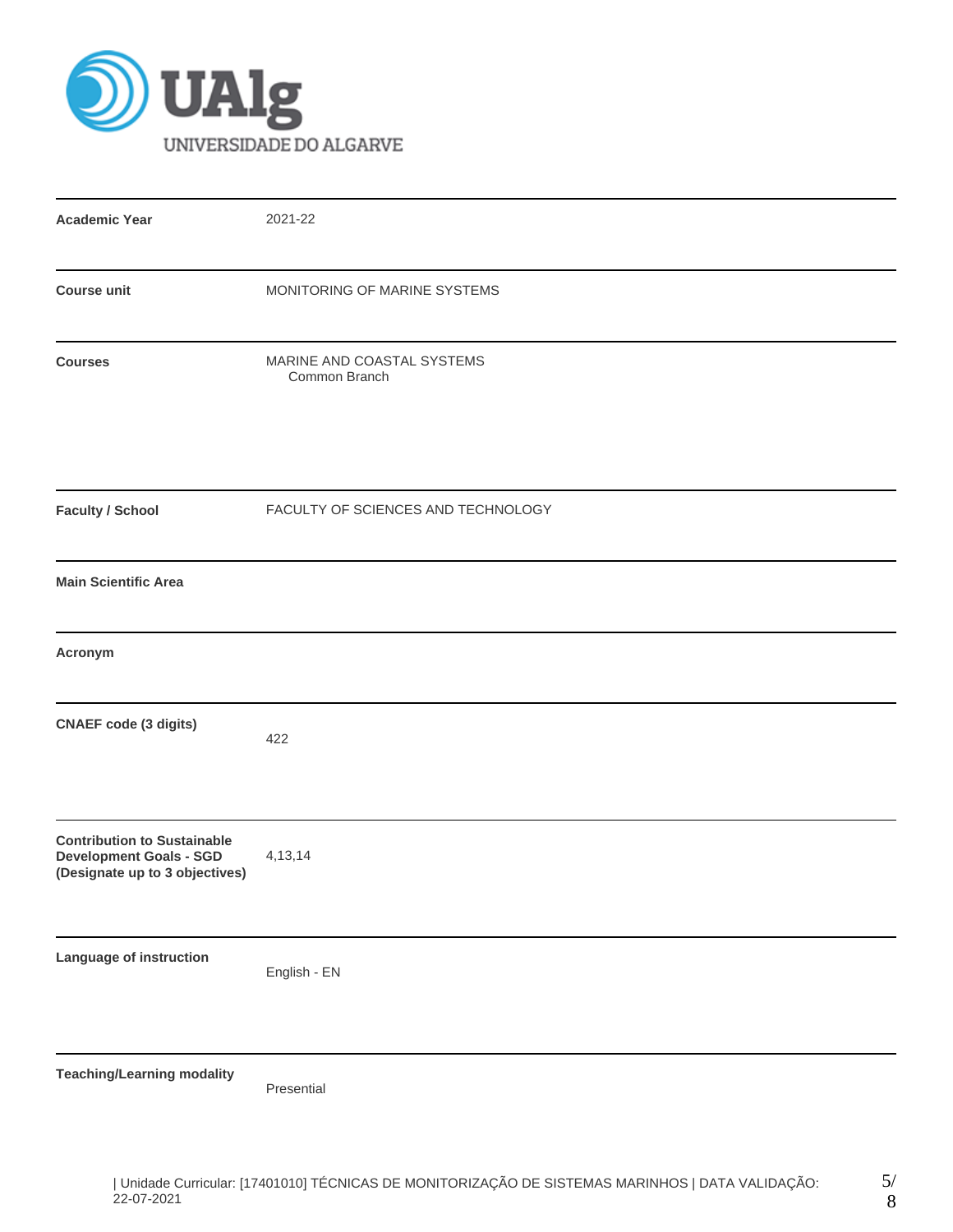

**Coordinating teacher** Alexandra Maria Francisco Cravo

| Teaching staff                  | Type                       | <b>Classes</b>                 | Hours (*)       |
|---------------------------------|----------------------------|--------------------------------|-----------------|
| Alexandra Maria Francisco Cravo | TC · DI · "<br>$\sim$<br>. | $T1.$ DI $1.$ $C1$<br>◡<br>- - | $15T$ ; $4PL$ ; |

\* For classes taught jointly, it is only accounted the workload of one.

| Contac<br><b>MIFC</b> |    | то |    | $-2$ |   |    |     |    | Total |
|-----------------------|----|----|----|------|---|----|-----|----|-------|
|                       | II |    | ١Ľ |      | Ш | ШΟ | IІC | IЮ | '70   |

T - Theoretical; TP - Theoretical and practical ; PL - Practical and laboratorial; TC - Field Work; S - Seminar; E - Training; OT - Tutorial; O - Other

#### **Pre-requisites**

no pre-requisites

# **Prior knowledge and skills**

Not aplicable

# **The students intended learning outcomes (knowledge, skills and competences)**

The goal of this unit is to provide students with technological knowledge about Monitoring of Marine Systems and skills to design and implement marine systems monitoring programs, framing the legislation for assessment of marine quality. The student will understand the most important aspects to consider in a monitoring program. The student should be able to outline a monitoring program facing different marine systems. The student must know the traditional tools, technologies and equipment/instrumentation and the most recent and new approaches/challenges used in marine systems monitoring. The student must also meet some projects and case studies conducted in estuaries, lagoons, coastal and offshore waters. It will be important to further understand the new challenges for the use of biomarkers for marine monitoring and risk assessment . The student should be able to discuss and interpret data obtained in monitoring programs.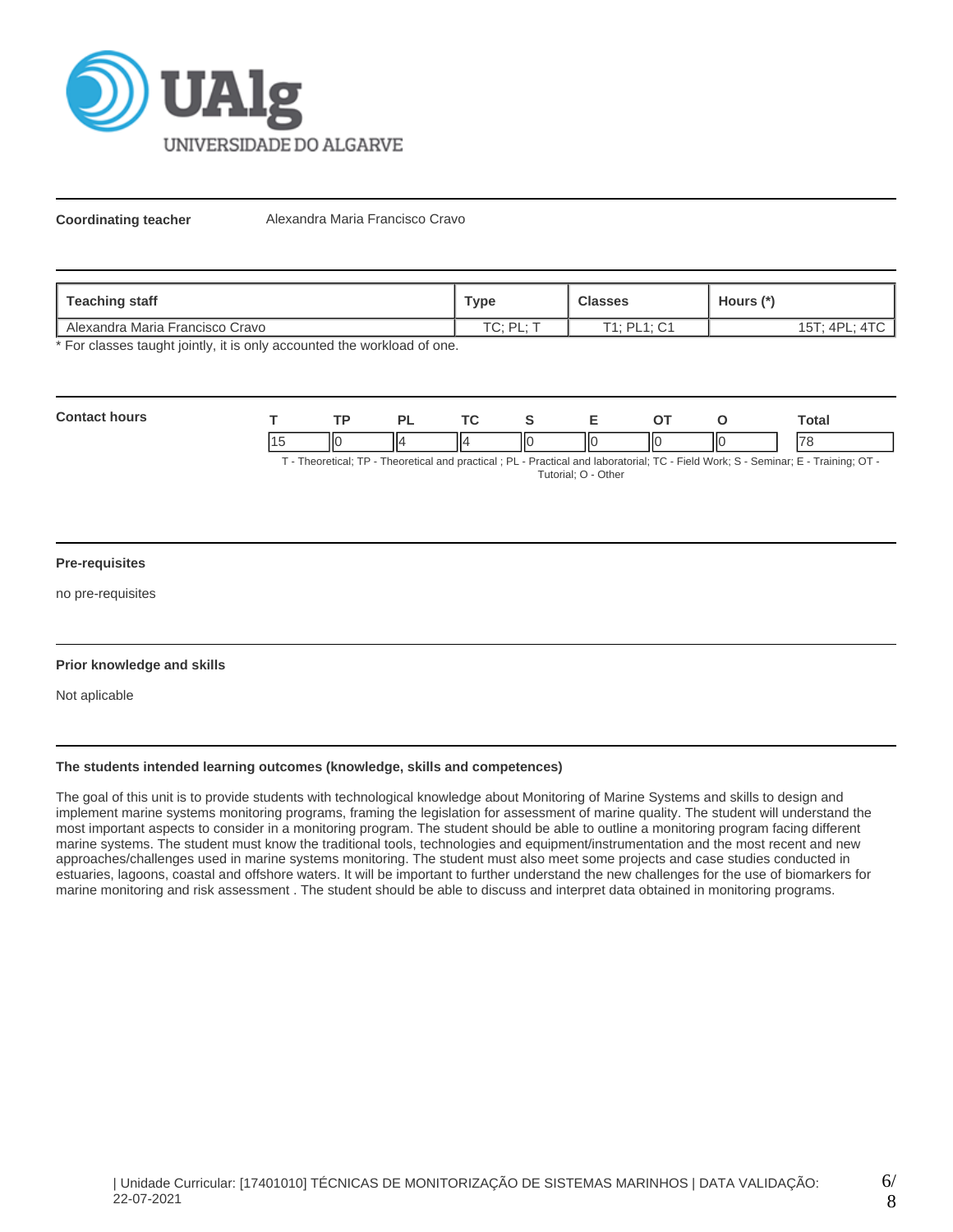

# **Syllabus**

1. Legislative framework and context: The Water Framework Directive (WFD), Marine Strategy Framework Directive (MSFD), OSPAR Conventions and its implications for the marine quality assessment. Framework for Community action in the field of water policy. Concepts, objectives, requirements and implementation phases of the WFD/ MSFD/OSPAR Conventions.

2. Design of monitoring programs for the assessment of the quality of marine systems.

- 3. Instrumentation, Equipments and Sensors in Marine Chemistry
- 4. Sampling methods: traditional and passive samplers.
- 5. Relevant aspects of general marine monitoring programs: ongoing projects and case studies.

6. Challenges for the use of biomarkers in environmental monitoring and risk assessment. Examples and applications in monitoring programmes.

7. Discussion and interpretation of the data from monitoring programs

## **Teaching methodologies (including evaluation)**

This course includes: (i) theoretical expositive lectures (15 h), with periods for student questioning and participation, lectured in rooms equipped with video-projector; (ii) practical laboratory sessions (4 h) and (iii) field work (4 h). Learning support materials are made available, on a weekly basis, at the course electronic tuition web site. Most important bibliographic references will be provided in the first class and made available at the course tutorial web site.

Course assessment comprises one final exam (75%), and a compulsory deliver and a presentation of a monitoring program chosen by the student (25%). The exam is written and includes the theorethical component (80%) and practical component/field work (20%). Just one missing practical class will be allowed.

In exceptional situations, alternatives to the assessment rules described above may be found.